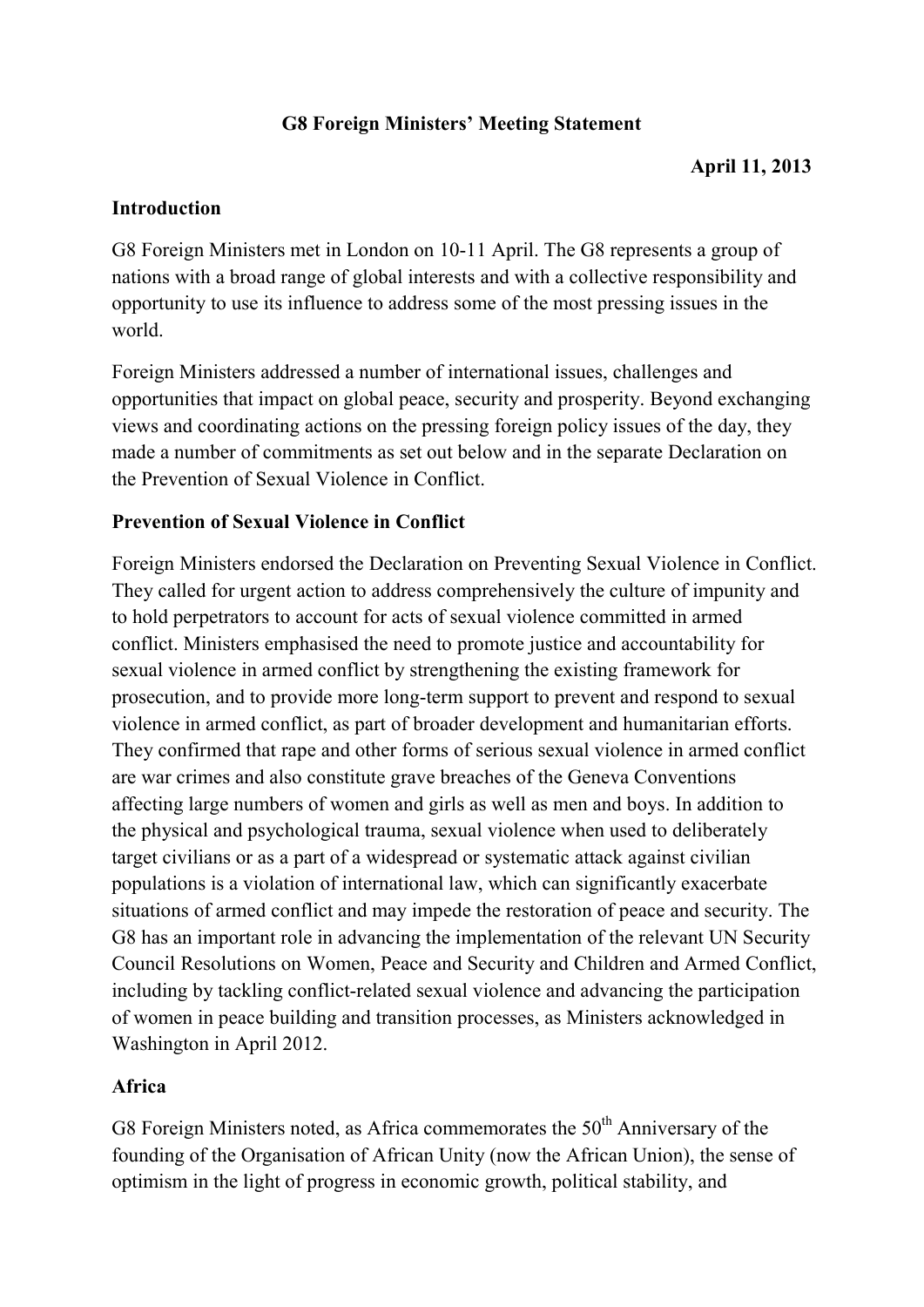democratisation over recent years in many parts of the African continent. The African Union and African Regional organisations are increasingly resolved to intensify regional cooperation and to ensure peace and security on the continent.

Many African states have taken great strides in reducing poverty and generating sustainable development and long-term growth. G8 Ministers supported the aims of the fifth Tokyo International Conference on African Development (TICAD V), to take place in Yokohama in June. G8 Ministers supported the deepening and expansion of the New Alliance for Food Security and Nutrition.

### **North and West Africa**

G8 Foreign Ministers stressed the importance of building resilience and good governance across North and West Africa in order to address deep-seated security, economic and development challenges, and in particular to address the needs of the Sahel region. They reaffirmed their commitment to promoting tolerance and respect for human rights and fundamental freedoms. They welcomed the work of the African Union and the Economic Community of West African States in support of initiatives aimed at building economic opportunity and prosperity, and expressed the hope that this might take place in a co-ordinated fashion across the wider region, including North Africa. The Ministers emphasised the need for a co-ordinated response to address the immediate humanitarian challenges in the region. They also stressed the need to accelerate actions to build long-term resilience in the face of environmental challenges and endemic food insecurity, particularly in the Sahel. The Ministers encouraged the United Nations and International Financial Institutions to adopt coherent and co-ordinated policies to address the development needs and the resilience of the Sahel, and, in this regard, called for rapid progress to finalise and implement the UN Integrated Regional Strategy for the Sahel.

The Ministers specifically endorsed the need for a regional response to a wide range of security challenges, including: restricting the proliferation and illicit trafficking of conventional weapons, including small arms and light weapons and MANPADS; stemming the flows of illicit finance generated by organised criminality; building capacity in security and justice sectors; improving aviation and border security; encouraging counter-terrorism partnerships, including on crisis response and counterradicalisation; and building contingency planning capacity in the private sector.

The G8 Ministers commended the efforts undertaken at the conference on women's leadership in the Sahel region (Brussels, 9 April) to advance gender equality and women's leadership as a contribution to resolving the crisis in the Sahel.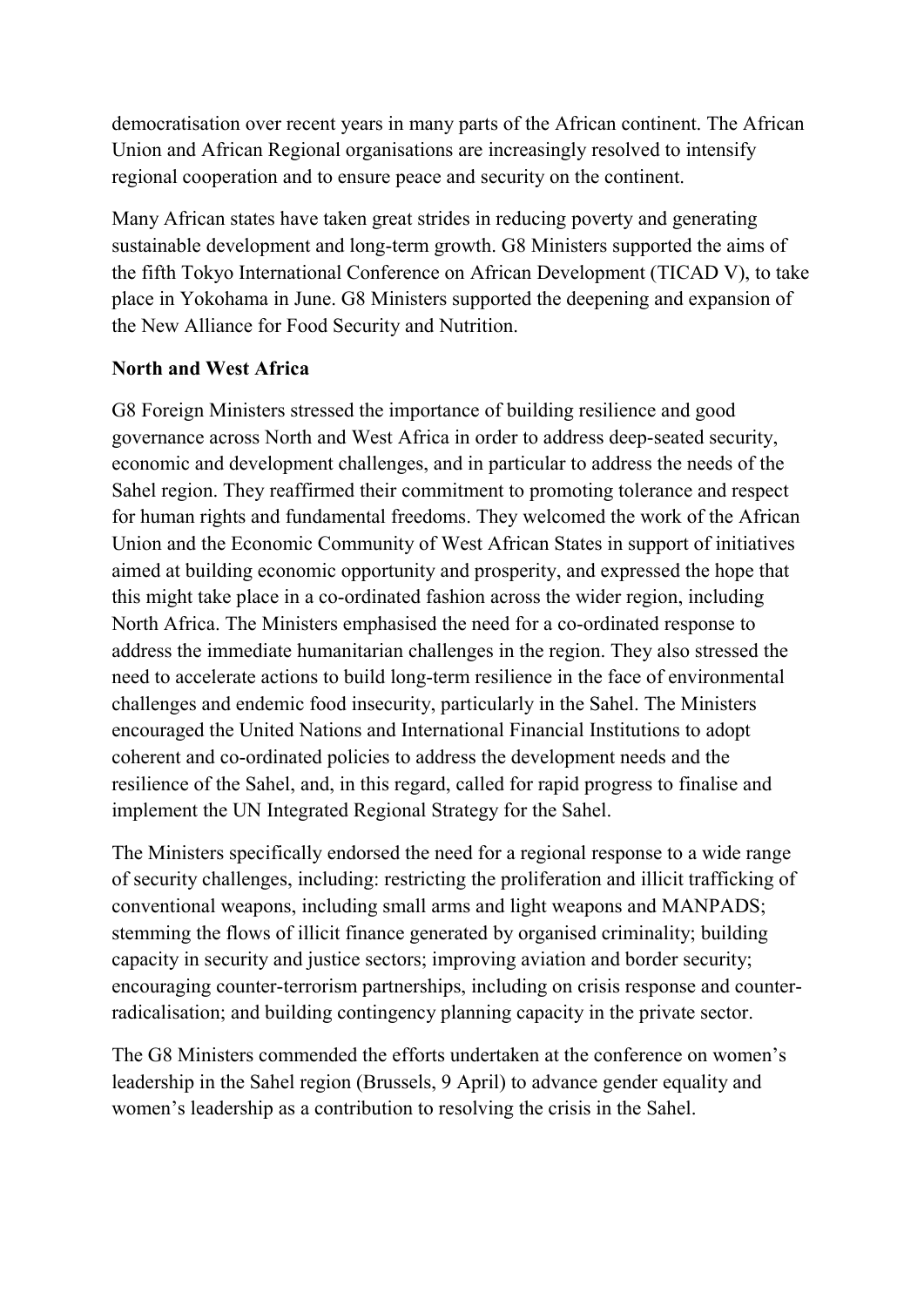#### **Mali**

G8 Foreign Ministers restated their support for the territorial integrity of Mali and their condemnation of the violence by separatist and terrorist groups. Ministers expressed their support for the efforts of France and its African partners to re-assert Malian state control over its territory. The Ministers emphasised the strong international consensus in the United Nations Security Council, the African Union and the Economic Community of West African States for this action. The Ministers agreed to support a successful handover of stabilisation activity to AFISMA which has now successfully deployed to Mali and, as soon as conditions permit, to a multidimensional UN Operation. The Ministers welcomed the establishment of the EU Training Mission to train the Malian Armed Forces. They emphasised the need for all actors in Mali to recognise their obligations under international law and their responsibilities to meet international human rights standards. They also called on the international community to support short-term humanitarian needs in Mali, as well as contribute towards resolving longer term development challenges.

The Ministers welcomed the decision of the Malian authorities in January 2013 to adopt the Road Map and Action Plan to transition to democracy and to hold elections in July 2013. The Ministers welcomed the Malian Government's commitment and noted that meaningful progress must be made, in parallel with preparations for elections, on institutional reform, accountability, promotion and protection of human rights, including prosecution of human rights abuses in national courts, taking forward co-operation with the ICC and the UN Independent Expert on Mali, and dialogue and reconciliation. Ministers therefore welcomed the establishment by the Malian Government of the National Council for Dialogue and Reconciliation on 6 March 2013, and expressed their wish that the Malian authorities take forward the process of inclusive dialogue with the necessary urgency. They urged an end to the settling of disputes through violence, and called on all Malians to engage in dialogue as the only sustainable, long-term solution to instability.

#### **Somalia**

G8 Foreign Ministers welcomed the significant progress made in Somalia over the past 18 months on security, political transition and humanitarian conditions and recognised the considerable support provided by the AU Mission in Somalia (AMISOM), African Union strategic partners, Troop Contributing Countries, the United Nations, European Union and other international donors. G8 Ministers underlined the need for continued early international support to the new Somali Government. The G8 noted that the second Somalia Conference in London, to be co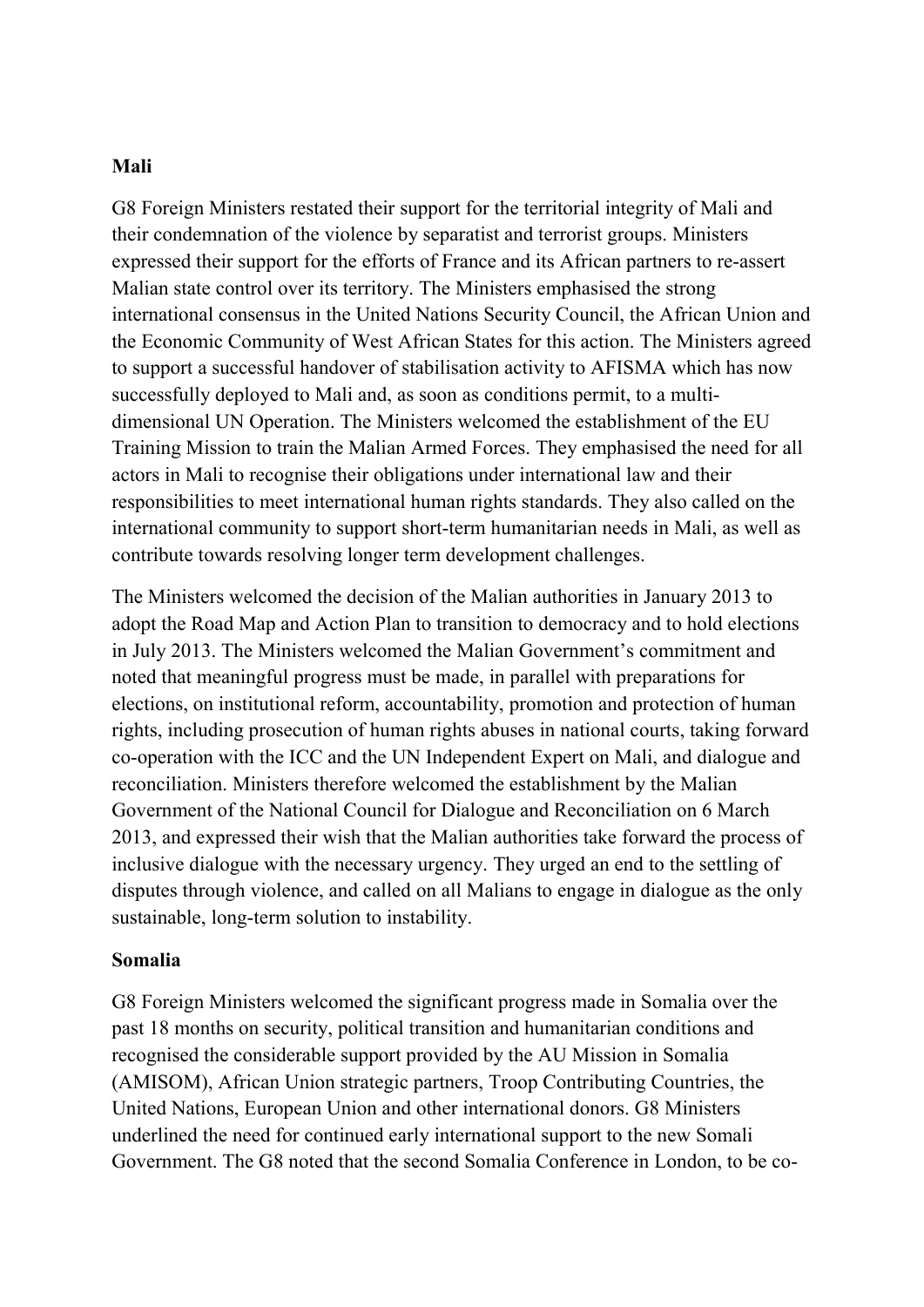hosted with the Somali Government in May, aims to endorse a series of Somali-led plans to rebuild the security forces, the judiciary, and public financial management systems. It will also support the Federal Government of Somalia in establishing effective federal structures for Somalia. The Special Conference on Somalia in the margins of the TICAD V in Japan in May will focus on the need for socio-economic development from the angle of human security. This will be followed in September by an EU conference seeking to encompass a broader set of Somali priorities for rebuilding the state and establishing a new political order. It will do so on the basis of a Compact, in line with the New Deal Principles for Fragile States. All three conferences will place the new Somali Government firmly in the lead on rebuilding Somalia.

#### *Somalia: IFI re-engagement*

Ministers agreed to provide high-level political support to the process of Somalia's reengagement with the World Bank, the African Development Bank, and the International Monetary Fund, while taking into account the policies and procedures of the International Financial Institutions with regard to countries in fragile situations, including security considerations. Ministers strongly encouraged the Somali Government in its efforts to this end. They recognised that the economic and institutional expertise and broader support these organisations can provide is necessary to help implement reforms that could promote macroeconomic stability, fiscal sustainability, the potential for inclusive economic growth, an enabling environment for Foreign Direct Investment, and the expansion of trade.

In parallel, Ministers urged the Somali Government to demonstrate particular political commitment to public financial management and to strengthening transparency and accountability in order to lay the foundations for IFI re-engagement. Ministers acknowledged that full IFI engagement and the rebuilding of Somalia was a long-term endeavour that would require sustained high-level political support.

#### *Somalia: Counter-terrorism*

Al Shabaab and foreign fighters present in Somalia remain a major terrorist threat to Somali and international interests. G8 Foreign Ministers stressed the importance of continued co-ordinated international assistance to develop the rule of law, Somalia's security, financial and judicial systems (including on border security, anti-money laundering and countering terrorist financing), in line with the Rabat principles on human rights. Foreign Ministers acknowledged the importance of the Somali Government's work to promote reconciliation, de-mobilise and re-integrate those Al Shabaab fighters who have renounced violence, and pledged to support these efforts. They reiterated the importance of a comprehensive political settlement in Somalia,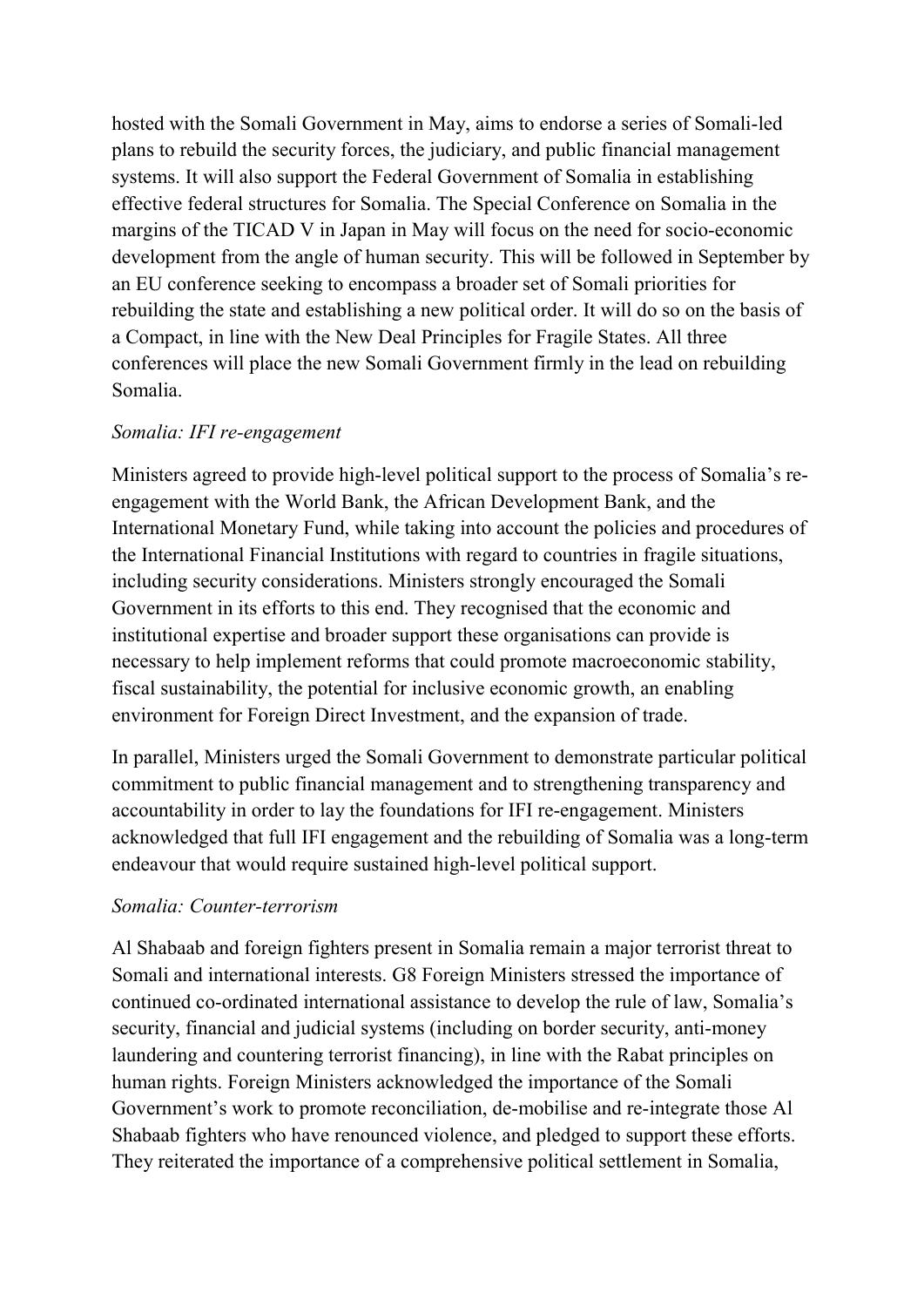including clarity on relations between central and regional authorities, as a means of reducing the operating space for those who advocate violence and terror.

## **Democratic Republic of Congo (DRC)**

G8 Foreign Ministers expressed concern about the security and humanitarian situation in the East of the Democratic Republic of the Congo, and were particularly concerned by reports of continuing killings of civilians, the forced recruitment of children into armed conflict, and sexual violence. They condemned such acts of violence and called on all parties to adhere to their obligations under international humanitarian law and respect human rights and human dignity. They called on all countries of the region to fight impunity and ensure that those suspected of serious violations be brought to justice, including through cooperation with the ICC.

Ministers welcomed the recent signature of the regional Peace, Security, and Cooperation Framework by the Democratic Republic of Congo, Rwanda, Uganda and other regional countries, as well as the signing by the African Union, the International Conference on the Great Lakes Region, the Southern African Development Community, and the United Nations as guarantors. The Ministers urged all parties to the Framework to work together to implement their commitments, and to play a constructive role in building long term stability and prosperity in eastern DRC. This should involve addressing the underlying causes of conflict, and improving the lives of ordinary people there. The Ministers welcomed the appointment of the UN Special Envoy to the Great Lakes Region of Africa to oversee the implementation of the Peace Security and Cooperation Framework and urged the Special Envoy to establish a comprehensive political process, building on the Framework, that includes all relevant stakeholders and addresses the underlying regional, security, economic, and governance issues.

The Ministers welcomed UNSCR 2098 which renews the mandate of the UN Organisation Stabilisation Mission in the DRC to enable it to better carry out its mandate to protect civilians, neutralise armed groups, and build peace in the region, including through the deployment of an intervention brigade.

## **Sudan and South Sudan**

G8 Foreign Ministers noted the economic, security and human rights challenges that face Sudan and South Sudan, and underlined the need to implement the September 2012 Addis Ababa agreements, and meet the deadlines set out in March 2013. In particular, Ministers welcomed progress towards the establishment of the safe demilitarised border zone, deployment of the joint border verification and monitoring mechanism, a resumption of the production and export of oil from South Sudan, and called for a process to determine the final status of Abyei. Ministers noted the need for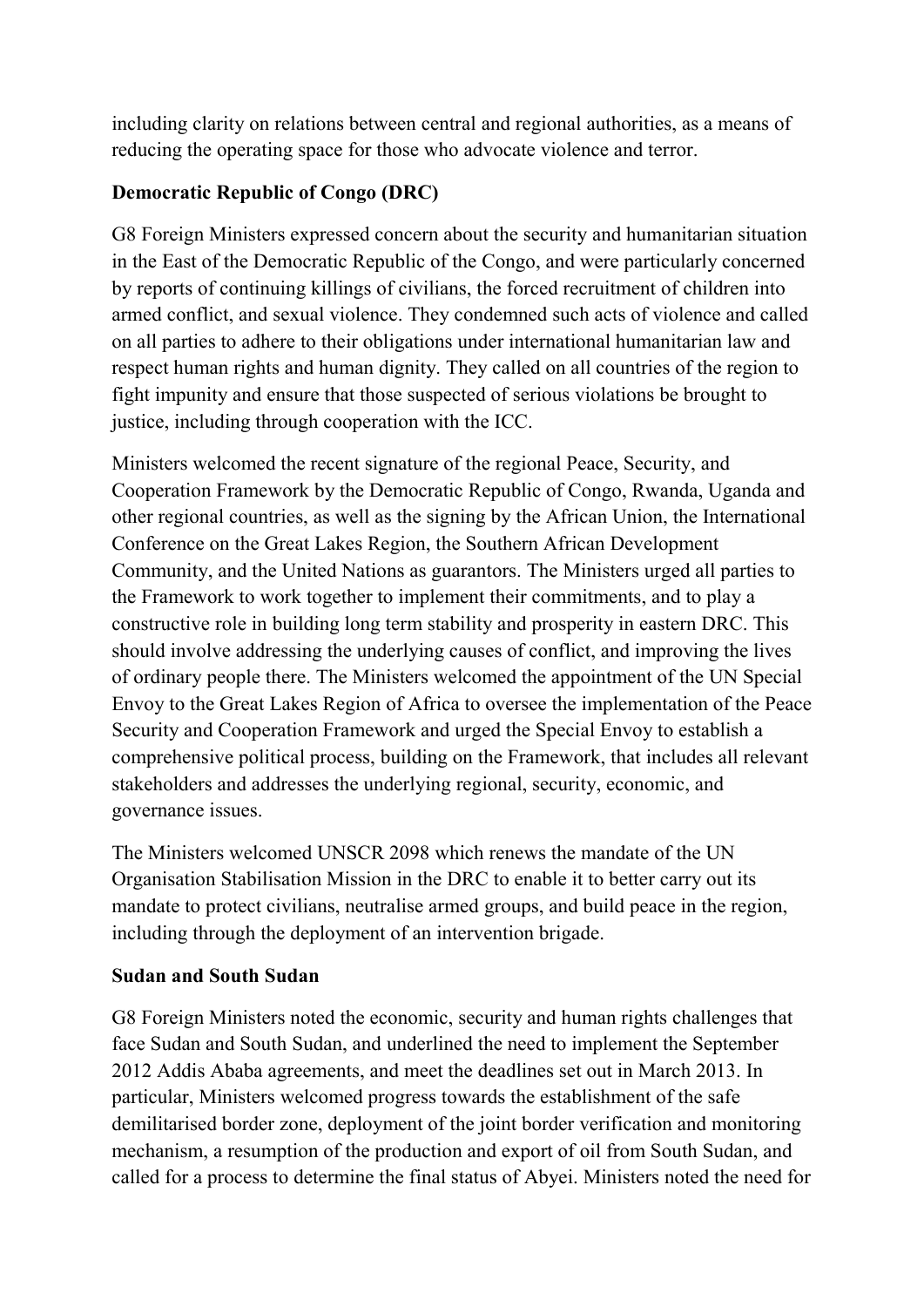Sudan to improve respect for human rights while addressing the causes of its conflicts. They noted with concern that in Sudan, the conflict in Darfur has entered its tenth year, with insecurity continuing. They called for faster implementation of the Doha Document for Peace in Darfur, and called for all groups to engage in the peace process. Ministers expressed alarm at the humanitarian crisis caused by the conflict in Southern Kordofan and Blue Nile states. They called on the Government of Sudan and the Sudan People's Liberation Movement-North to enter into talks immediately to agree a ceasefire and full humanitarian access. Ministers commended and offered their continued support to the role of the African Union, in particular the work of the High-Level Implementation Panel.

Ministers regretted the loss of life of Indian peacekeepers and a number of civilians, in Jonglei, South Sudan, on 9 April and offered their condolences to the Governments of India and South Sudan.

## **The Middle East**

## **Syria**

G8 Foreign Ministers expressed deep concerns about the increasing human tragedy of the conflict in Syria. They were appalled that more than 70,000 people have been killed in the conflict and that there are now more than a million Syrian refugees registered by the UNHCR in neighbouring countries, and more than two million internally displaced persons in Syria. They acknowledged the importance of neighbouring countries' efforts in hosting refugees, and stressed the need for the international community to help the most affected neighbouring countries. They called on all countries to join with them in maximising their contributions to the latest UN appeals and to provide them with direct support in order to help them face this challenging situation.

Against this desperate background, the Ministers reaffirmed their commitment to supporting a Syrian-led political transition, and the work of Joint UN and Arab League Special Representative Brahimi, based on the principles set out in the Geneva Communiqué. This transition should meet the legitimate aspirations of the Syrian people and enable them to democratically and independently determine their own future. They called for the UN Security Council to remain seized of this matter. The Ministers condemned in the strongest possible terms all human rights violations and abuses in Syria and called on all sides to respect international humanitarian and human rights law, noting the particular responsibility of the Syrian authorities in this regard. They welcomed efforts to document all crimes for the purposes of future accountability.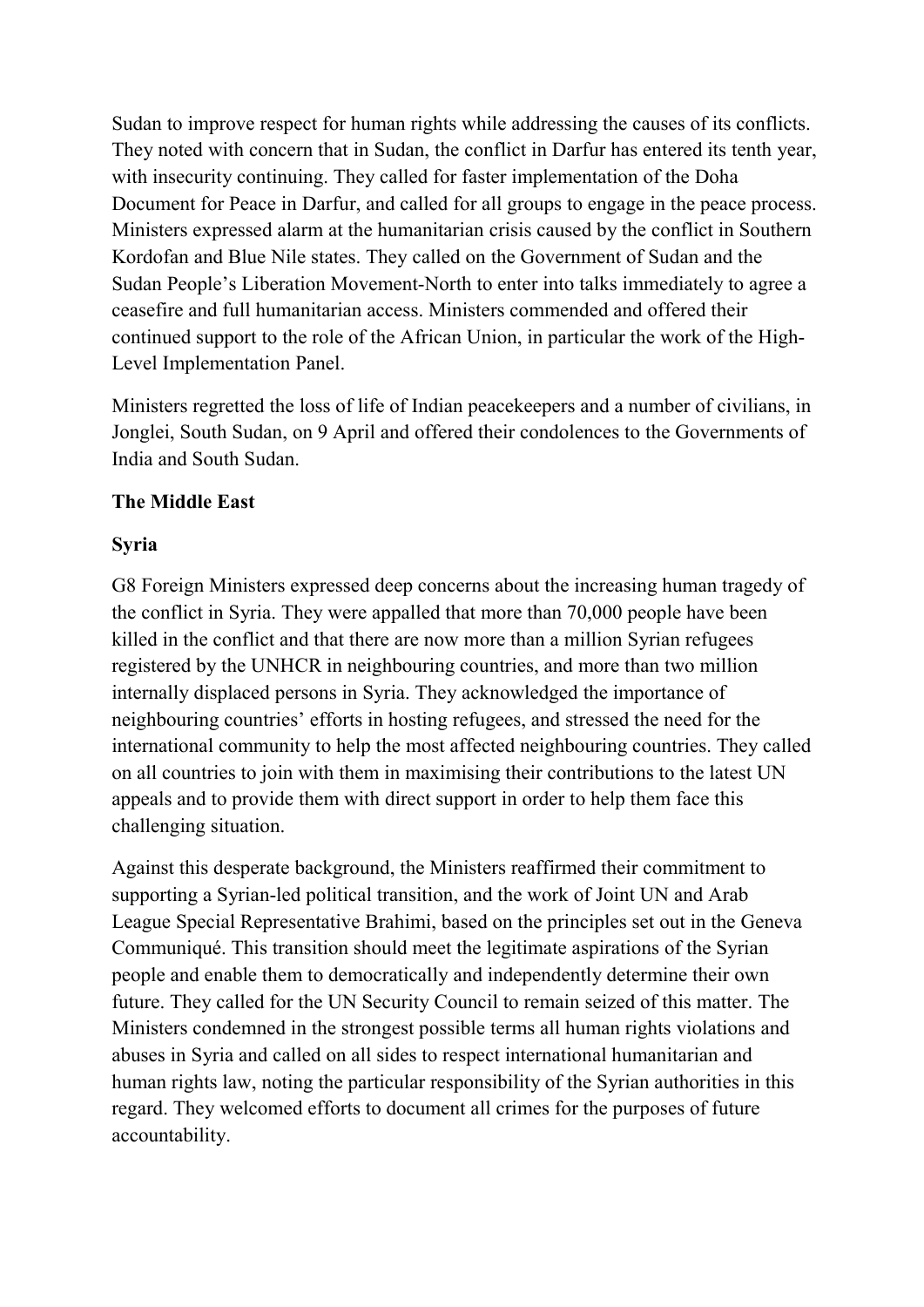The Ministers condemned the ongoing use of heavy weapons against residential areas and reaffirm their view that any use of chemical weapons would demand a serious international response. To this end, the Ministers reaffirmed the importance of safeguarding sites where any such weapons are held.

The humanitarian situation in Syria is deplorable and continues to worsen. The Ministers called for greater humanitarian assistance and for improved and safe access to the Syrian people by humanitarian agencies in co-ordination with all parties to the conflict.

## **Middle East Peace Process (MEPP)**

G8 Foreign Ministers confirmed their commitment to a just, lasting, and comprehensive peace in the Middle East. They agreed on the urgent need to make progress on the Middle East Peace Process towards this goal and underscored the need for a major international effort, involving all relevant parties, including the Quartet, to drive the peace process forward.

The Ministers welcomed President Obama's visit to the region and his statement that peace between Israelis and Palestinians is necessary, just and possible. They urged both sides to show the bold political leadership needed to achieve peace, to take the necessary steps to build trust and to work towards the resumption of negotiations without preconditions.

The Ministers stressed that a long term solution to this conflict can be achieved only through direct negotiations, taking note of the 23 September 2011 statement of the Middle East Quartet. Ministers called on parties to refrain from unilateral actions and to create an atmosphere conducive to peace. They strongly reaffirmed that unilateral actions by either party cannot prejudge the outcome of negotiations.

Ministers expressed grave concerns about the poor state of the Palestinian economy, and the impact this has on Palestinian state-building efforts. Ministers affirmed their support for the Palestinian Authority and encouraged Arab countries, as well as emerging economies, to extend the fullest assistance possible to revitalising the Palestinian economy.

The Ministers welcomed the Egyptian-brokered ceasefire of 21 November 2012 which ended hostilities in Gaza and southern Israel, condemned rocket attacks in contravention of this and urged all sides to uphold their commitments.

# **Deauville Partnership with Arab Countries in Transition**

The Deauville Partnership with Arab Countries in Transition has played an important role in bringing together Middle Eastern and North African countries in transition,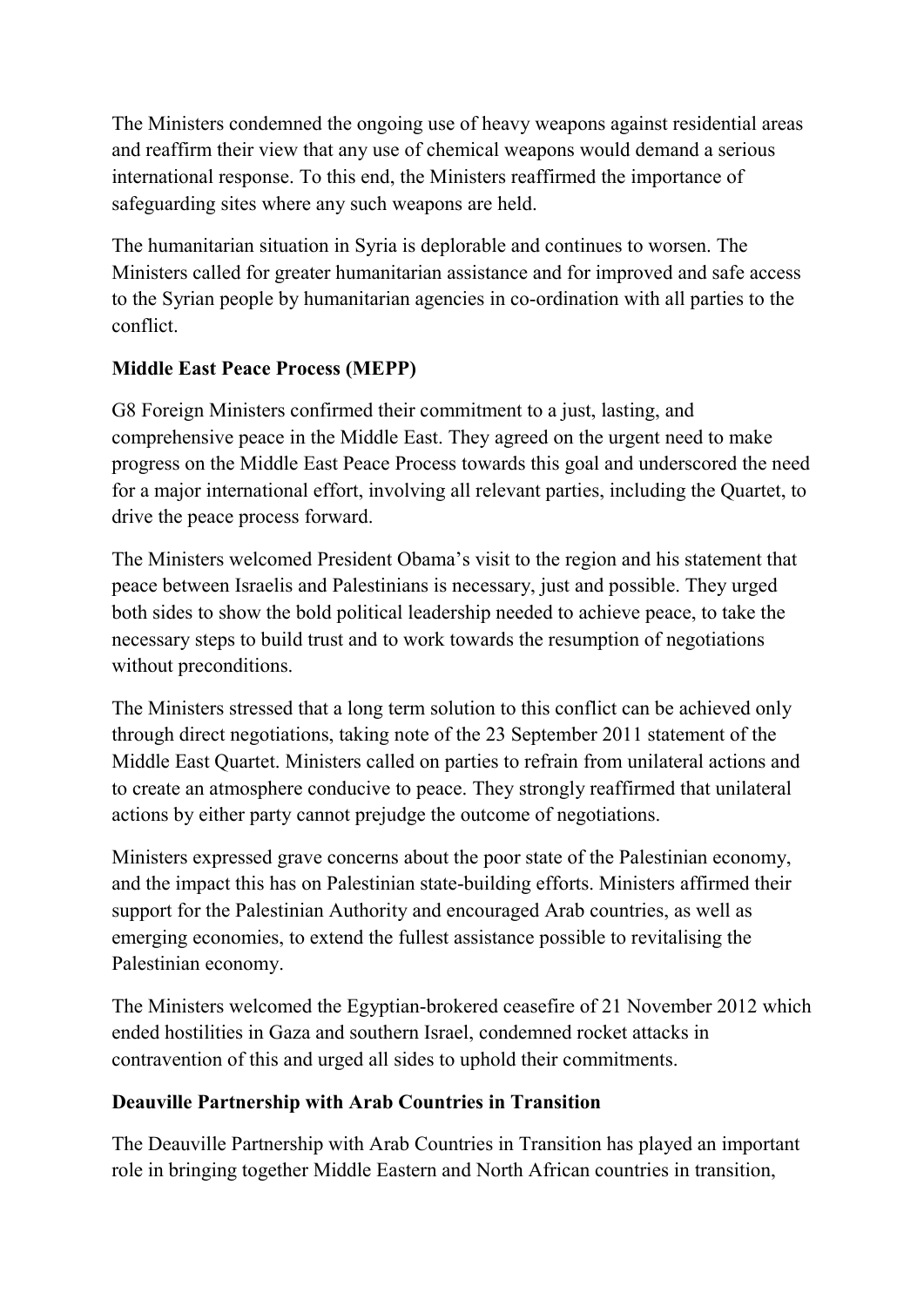regional partner countries, G8 members, and International Financial Institutions in an effective and pragmatic partnership to promote successful economic and political transition.

G8 Foreign Ministers reaffirmed their commitment to the six Deauville Partnership transition countries (Egypt, Tunisia, Morocco, Jordan, Libya and Yemen) recognising progress made since the start of the Arab Spring and noting the enduring partnership of the G8 in continuing to address the difficulties they continue to face. Deauville transition countries are encouraged to seek the broadest possible consensus on the political transition in their countries. Ministers reiterated their belief that democratic process, open societies and open economies were essential to create confidence, consolidate political reform and achieve inclusive economic growth. Ministers recalled the principles which are fundamental to the long term security and prosperity of the Middle East and North Africa, and underline our capacity to partner together toward shared goals. Those principles include the responsibilities to reject violence and protect all persons living within their territory regardless of faith, ethnicity, or gender; to promote tolerance and freedom of expression; freedom of religion and belief, including practicing the freedom of religion in safety; and to uphold the rule of law and security.

Ministers welcomed the continued focus of the Deauville Partnership in 2013 on open economies and inclusive economic growth, supporting job creation and increasing economic opportunities for youth and women, and recognised the important role of the International Financial Institutions in delivering this. Areas of focus will include promoting enhanced trade and investment, facilitating access to capital markets, progress on asset recovery, international exchanges and the fight against corruption. Ministers expressed support for the planned high-level conference in London in September, which will showcase investment opportunities in transition countries, and the steps being taken by governments to improve the investment climate. Supporting the growth of small and medium enterprises (SMEs) in the region will be central to economic development and growth. Implementation of SME Action Plans will take place in parallel with a new initiative to provide mentoring support to SMEs. The G8 will also promote a new focus on encouraging women's participation in business and the economy. Ministers acknowledged the UK's co-chairmanship of the Open Government Partnership (OGP), and encouraged efforts to engage Deauville Partnership countries in OGP activities.

Ministers welcomed the operationalisation of the Transition Fund and the initiation of the first tranche of high quality projects which will provide technical assistance to help strengthen public institutions and build capacity to advance country-led reforms. There was recognition of the high level of demand from the transition countries for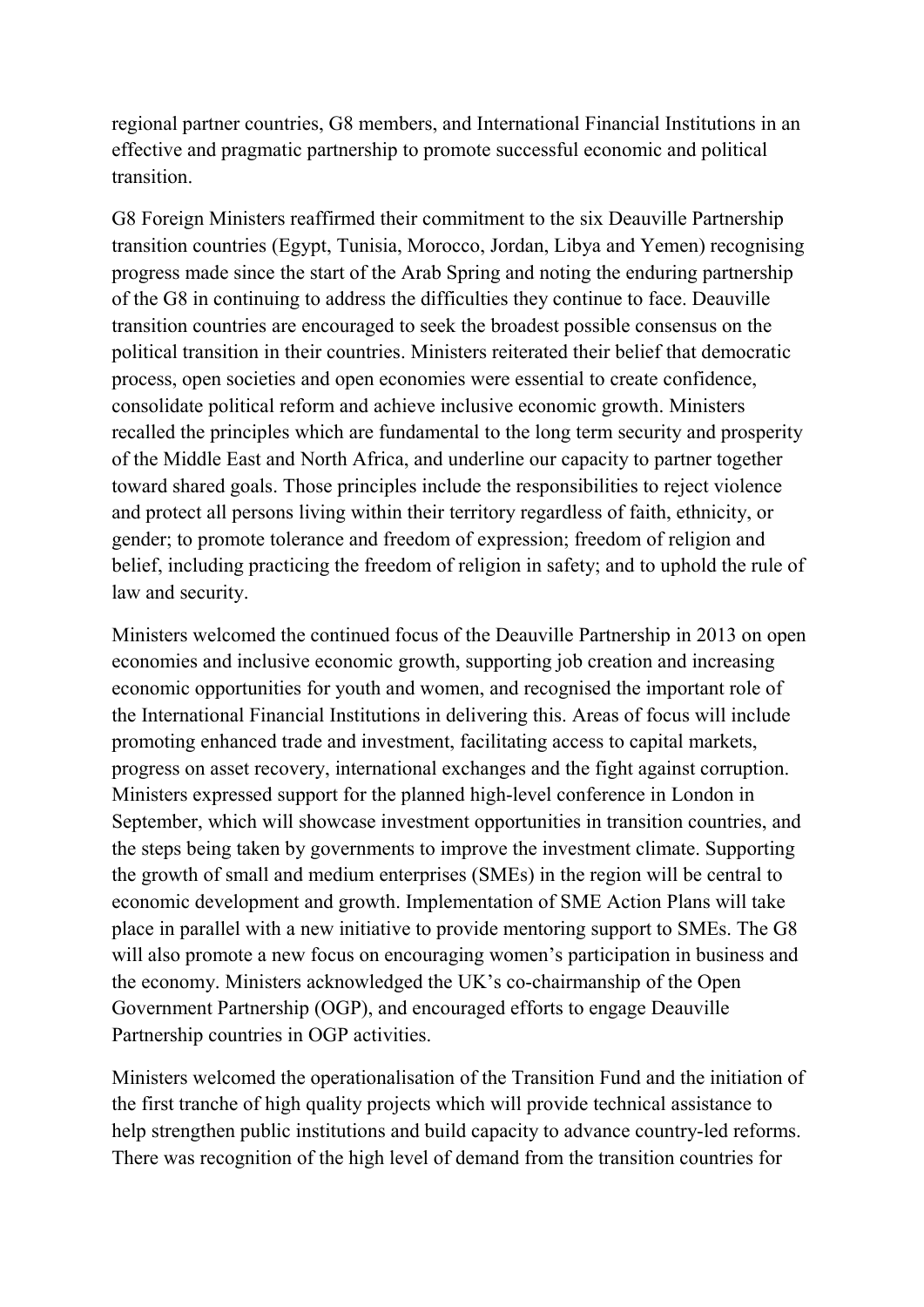further support of this kind, and Ministers encouraged partners to increase contributions to ensure the initial capitalisation of \$250 million is met. Ministers showed support for the ongoing work of extending the geographical mandate of the European Bank of Reconstruction and Development (EBRD) in order to make available greater investment programmes in the region.

As stated in the last Ministerial meeting on the Deauville Partnership with Arab Countries in Transition (New York, 28th September), G8 members will build on the G8's accountability efforts and report on progress achieved in the Partnership.

The Ministers welcomed the upcoming meeting on April 19th of Deauville Partnership Finance Ministers and look forward to continued work by their Finance counterparts and the International Financial Institutions to provide macroeconomic frameworks for bilateral and multilateral assistance.

Foreign Ministers underlined the critical role of independent civil society organisations in an inclusive political process that responds to the aspirations of the region's citizens. Ministers reaffirmed the consensus Tunis Declaration reached at the 2012 Forum for the Future, which brings together governments, civil society and private sector leaders to engage in dialogue on social, political and economic reform. They welcomed the UK and Egyptian co-chairing of the process in 2013.

## **Yemen**

G8 Foreign Ministers re-affirmed their strong support for the political transition process in Yemen, including the start of the National Dialogue Conference, as outlined in the Gulf Cooperation Council (GCC) Initiative and the UN Implementation Plan. They encouraged all Yemeni parties to contribute in a positive and meaningful way, and urged all parties to comply with UNSCRs 2014 and 2051. They welcomed the generous pledges made by the Friends of Yemen to underpin the transition and urged donors to deliver rapidly the \$7.8bn pledged, which will benefit the lives of ordinary Yemenis.

Ministers recognised the stability of Yemen remains essential for the stability of the wider region, and the maintenance of international security. Ministers commended the Yemeni Government's steps to advance security sector reform and ongoing efforts to counter the continued threat from AQ-AP and other violent extremists.

#### **Non Proliferation and Disarmament**

G8 Foreign Ministers agreed that the proliferation of weapons of mass destruction and their means of delivery continues to be a major threat to international peace and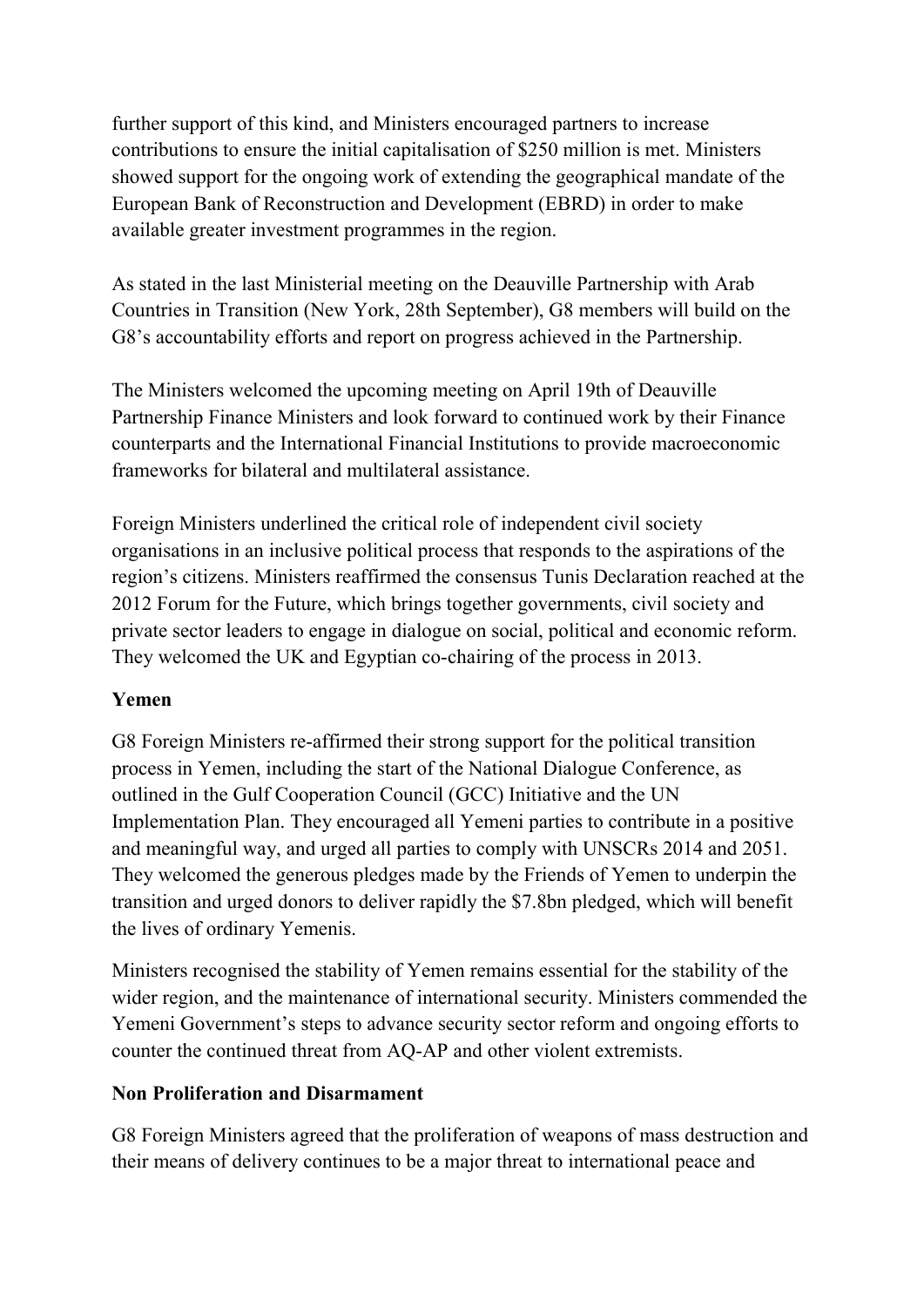security. Addressing it is one of the G8's top priorities. G8 countries are all committed to seeking a safer world for all and to creating the conditions for a world without nuclear weapons, in a way that promotes international security, peace and undiminished security for all in accordance with the goals of the Nuclear Non Proliferation Treaty. The illicit trade in conventional weapons also represents a serious challenge, causing great suffering and threatening regional stability.

Ministers welcomed the adoption of the Arms Trade Treaty by the United Nations General Assembly on 2 April. Efficient implementation of the Treaty will contribute to saving lives, reducing human suffering, protecting human rights, preventing the diversion of weapons to the illegal market and combating terrorism, while upholding the legitimate trade in arms, vital for national defence and security.

G8 Foreign Ministers continue their commitment to efforts that strengthen and enhance long-term sustainability, stability, safety, and security in outer space. G8 Foreign Ministers welcomed the statement agreed by the Non-Proliferation Directors' Group and published today.

Ministers recalled the decision at the 2010 NPT Review Conference to hold a Conference on the establishment in the Middle East of a zone free of nuclear weapons, as well as other weapons of mass destruction and their means of delivery. They regretted that it was not convened in 2012. They strongly supported the continued efforts of the facilitator of the Conference and welcomed the commitment of the cosponsors of the 1995 Resolution. The Ministers called upon all States concerned to make all efforts necessary for the preparation and convening of the Conference in the nearest future.

## **Iran**

G8 Foreign Ministers expressed their deep concern regarding Iran's continuing nuclear and ballistic missile activities in violation of numerous UN Security Council and IAEA Board of Governors resolutions.

Following the 5-6 April substantive round of negotiations in Almaty, Kazakhstan with Iran and the E3+3 (China, France, Germany, Russia, the United Kingdom, the United States, and the European Union High Representative), the Ministers reaffirmed their desire for a peaceful and negotiated resolution to the nuclear issue, noting that talks cannot continue indefinitely. They noted that the positions of the E3+3 and Iran remain far apart and called on Iran to engage urgently, actively and constructively in the diplomatic process with the E3+3, and to cooperate with the IAEA to resolve the serious concerns of the international community and to demonstrate that its nuclear programme is exclusively peaceful. Ministers further reaffirmed that, in line with the United Nations Security Council's approved dual track approach, Iran has the ability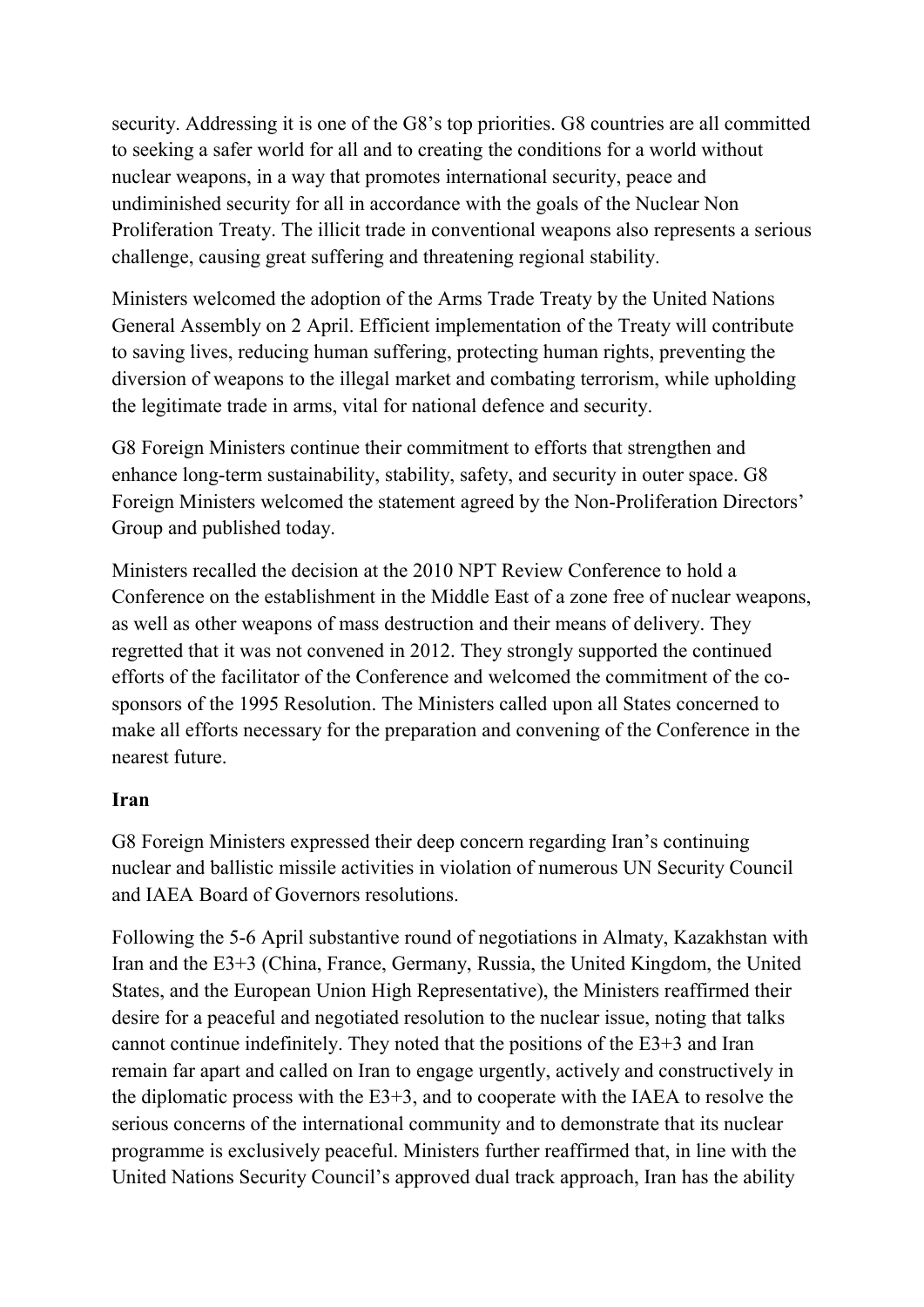to avoid further isolation and improve its situation only if it promptly addresses the concerns of the international community.

Ministers urged Iran to comply with international obligations to uphold human rights and fundamental freedoms, including freedom of religion, and end interference with the media, arbitrary executions, torture and other restrictions placed on rights and freedoms. They further urged Iran to cooperate constructively with all relevant UN human rights mechanisms. A visit by the UN Special Rapporteur for Human Rights in Iran would be a step in this direction.

Ministers also urged Iran to play a more constructive role in supporting regional security and to distance itself from all acts of terrorism and terrorist groups.

## **Democratic People's Republic of Korea (DPRK)**

G8 Foreign Ministers condemned in the strongest possible terms the continued development of its nuclear weapons and ballistic missile programmes by the Democratic People's Republic of Korea (DPRK), including its uranium enrichment. This is in direct violation of UN Security Council Resolutions 1718, 1874, 2087 and 2094.

Ministers noted that the DPRK's nuclear test on 12 February 2013 - the third since 2006 - and its launches using ballistic missile technology on 13 April 2012 and 12 December 2012 seriously undermine regional stability, jeopardise the prospects for lasting peace on the Korean Peninsula and threaten international peace and security. Ministers welcomed UNSCR 2094, adopted unanimously on 7 March 2013, to respond to the DPRK's nuclear test and emphasized the importance of full implementation of the resolution by the international community. Ministers supported the commitment in the resolution to strengthen the current sanctions regime and take further significant measures in the event of a further launch or nuclear test by the DPRK. Ministers also expressed concern about the DPRK's announcement that it intends to re-open its Yongbyon nuclear facility.

Ministers confirmed their commitment to the goal of lasting peace and the verifiable denuclearisation of the Korean Peninsula in a peaceful manner. They condemned DPRK's current aggressive rhetoric and confirmed that this will only serve to further isolate the DPRK. They urged the DPRK to engage in credible and authentic multilateral talks on denuclearisation, abide by its obligations under all relevant UNSCRs and its commitments under the September 19, 2005, Joint Statement of the Six-Party Talks, abandon all nuclear weapons and existing nuclear and ballistic missile programmes, in a complete, verifiable and irreversible manner, and refrain from further provocative acts.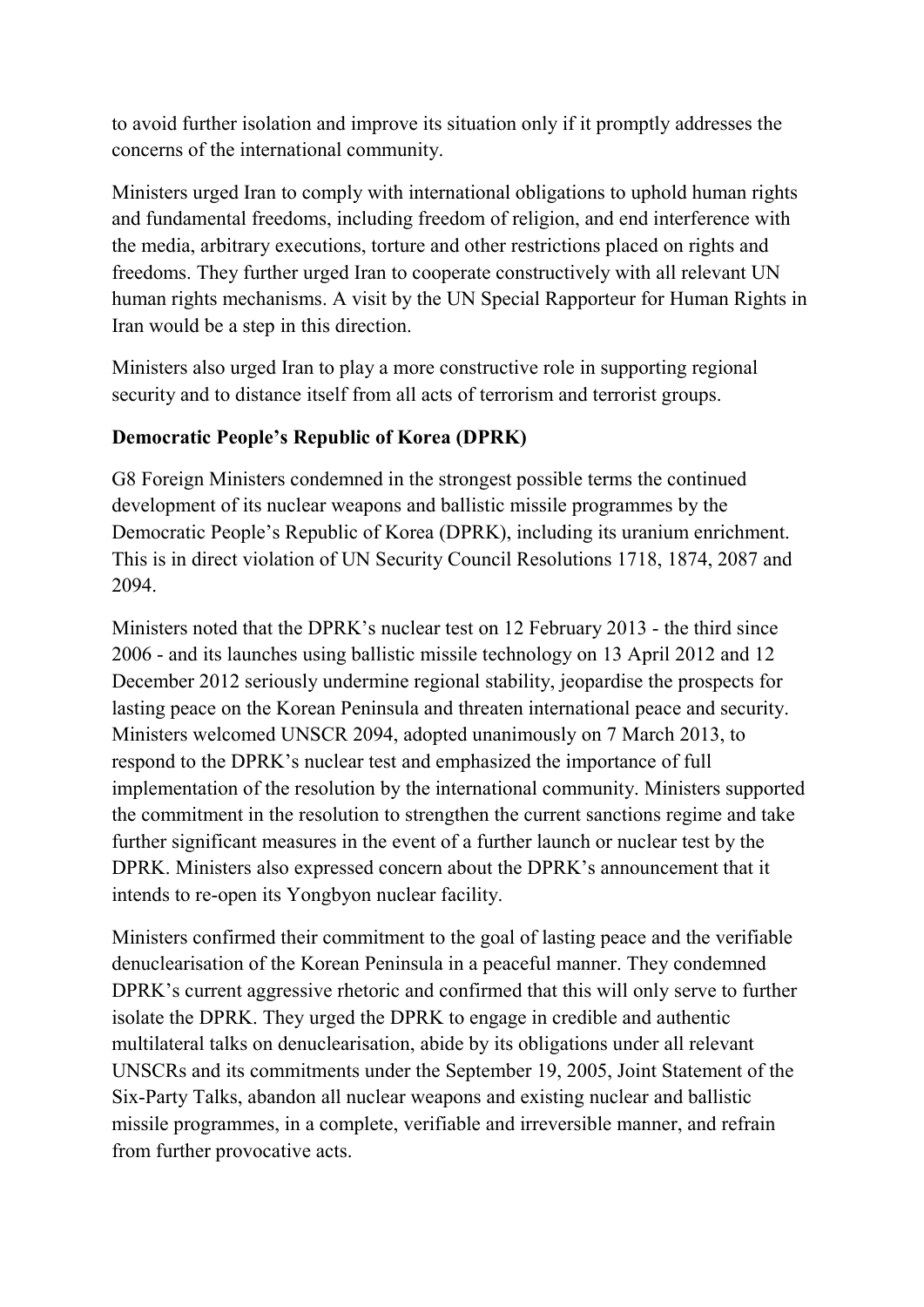Ministers expressed concerns over the systematic and widespread human rights violations in the DPRK, highlighted the importance of improving inter-Korean relations and emphasised the need to address humanitarian issues including abductions and family reunions. They emphasized that the DPRK must address these issues and cooperate fully with all relevant UN mechanisms.

## **Burma/Myanmar**

Ministers noted with satisfaction that since President Thein Sein took office in March 2011, the Government of Burma/Myanmar has, with the support of Daw Aung San Suu Kyi, opposition groups and parliament, initiated a number of remarkable political and economic reforms toward strengthening democracy and the rule of law, improving human rights (including the release of political prisoners and freedom of the press), expanding economic activity and engaging with the international community. Ministers welcomed the progress that has been made on addressing national reconciliation and encouraged the Government of Burma/Myanmar and other actors, including ethnic groups, women and political parties, to continue on this path in particular in view of the complex situation in Kachin State and unresolved tensions in Rakhine State. They also called on the Burma/Myanmar Government to take further steps to end all violence, to respect the rights of ethnic and religious minorities and to pursue inclusive peace negotiations.

Ministers underlined their firm intention to continue to support ongoing political and economic reforms, to help the authorities tackle the important challenges that remain, and to work closely with other donors to ensure our assistance is used effectively to address the needs of the people of Burma/Myanmar in line with the Naypyitaw Accord for Effective Development Cooperation.

Ministers welcomed the resulting new opportunities for investment and development, as well as the prospects for greater transparency, accountability and prosperity. They believed that new investments and development programmes should operate consistently with international environmental, business, and human rights principles and guidelines with the goal of benefiting the people. They welcomed the Government's commitment to responsible investment in Burma/Myanmar in line with the UN Global Compact and Guiding Principles on Business and Human Rights.

# **Afghanistan**

G8 Foreign Ministers reaffirmed their collective commitment to support Afghanistan on the path to peace and stability as it enters the 'transformation decade'. Ministers noted that Afghanistan would continue to face many challenges, including in the field of security, and reiterated international support to the Afghan Government in overcoming them.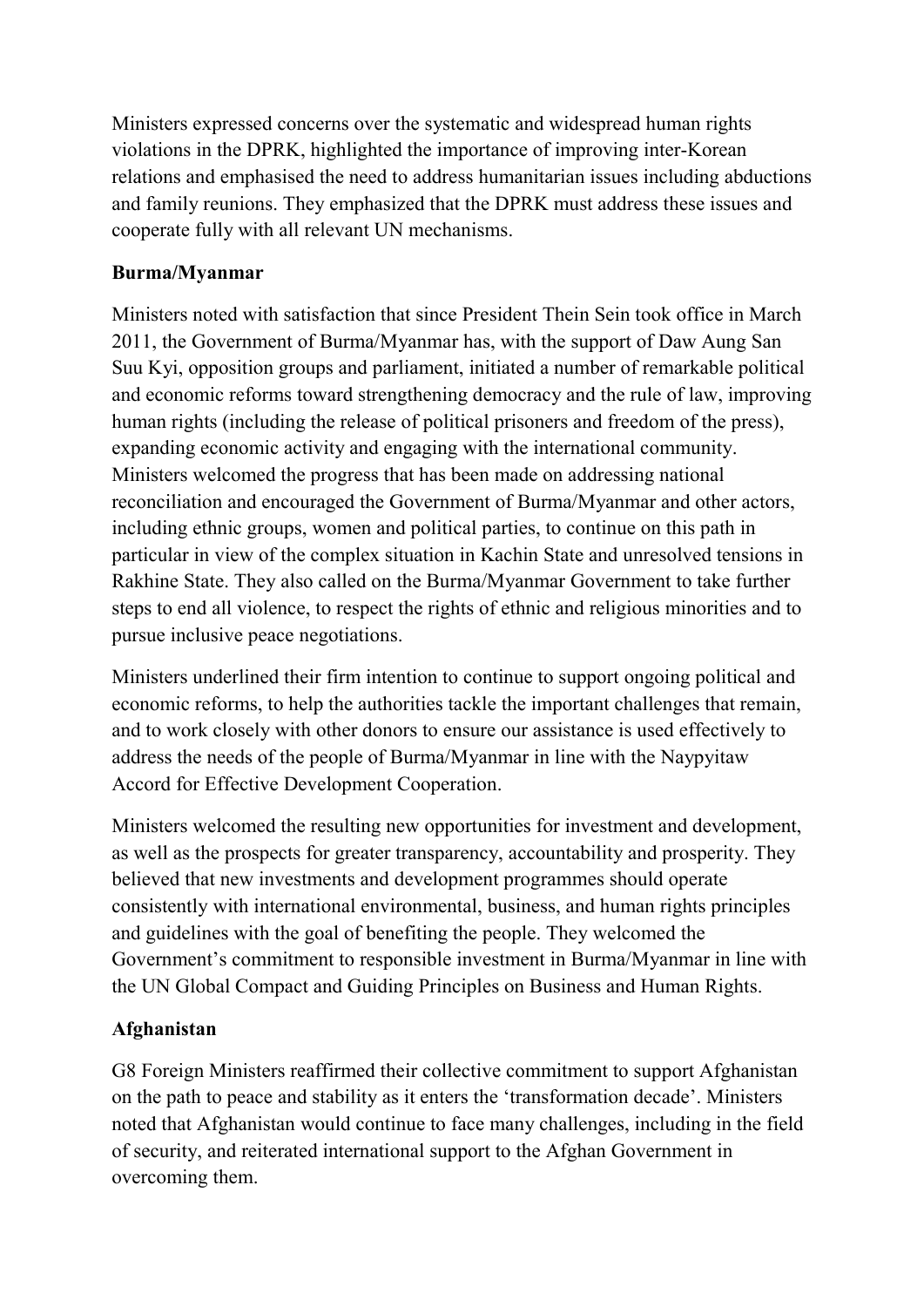They welcomed the pledges of long-term support to Afghanistan by the international community, including at the Bonn Conference, the NATO Chicago Summit meetings and the Tokyo Conference. They agreed that all must meet their commitments under the Tokyo Mutual Accountability Framework. Ministers noted the importance of protecting human rights and fundamental freedoms, including religious freedom, particularly of women, children and minorities, and of expanding opportunities for them to contribute to Afghanistan's future.

The Ministers noted progress made on transition of responsibility for security. Ministers looked forward to the ANSF taking the nationwide lead for security in mid-2013. Ministers encouraged the Afghan Government to make progress on its National Drug Control Strategy, which balances law enforcement action with capacity-building and the development of sustainable alternative livelihoods. Ministers endorsed the continuing need for an international response to tackling more effectively illicit drug production, trade, trafficking and dealing with the threat of terrorism. Money from the trafficking of narcotics continues to fund insurgent activity.

The Ministers welcomed the announcement of the date for Presidential and Provincial elections in Afghanistan. It is important that the Government of Afghanistan and relevant authorities continue to work with all stakeholders and international organisations to prepare for inclusive, credible and transparent elections.

The Ministers fully supported an inclusive Afghan-led peace and reconciliation process that is based on the principles of renunciation of violence, cutting ties with all terrorist groups and respect for the Afghan Constitution including its human rights provisions, notably on the rights of women, in line with the Kabul Communiqué and the Bonn Conference Conclusions. The Ministers welcome and support efforts to strengthen regional co-operation.

## **Transnational challenges and opportunities**

## **Cyber**

G8 Foreign Ministers agreed that a safe, open and accessible Internet is an essential tool for our societies and economies. They agreed that it promotes prosperity, freedom, democracy and human rights. They also acknowledged the importance of the Internet in helping all nations to benefit from the potential for economic growth and innovation. Ministers recognised that this potential is reliant on availability, trust and security – which are essential for developed and developing countries alike.

Ministers noted that, since the Deauville G8 Declaration on a Renewed Commitment for Freedom and Democracy in 2011, there had been a wide range of welcome initiatives in various international fora. They highlighted in particular the work of the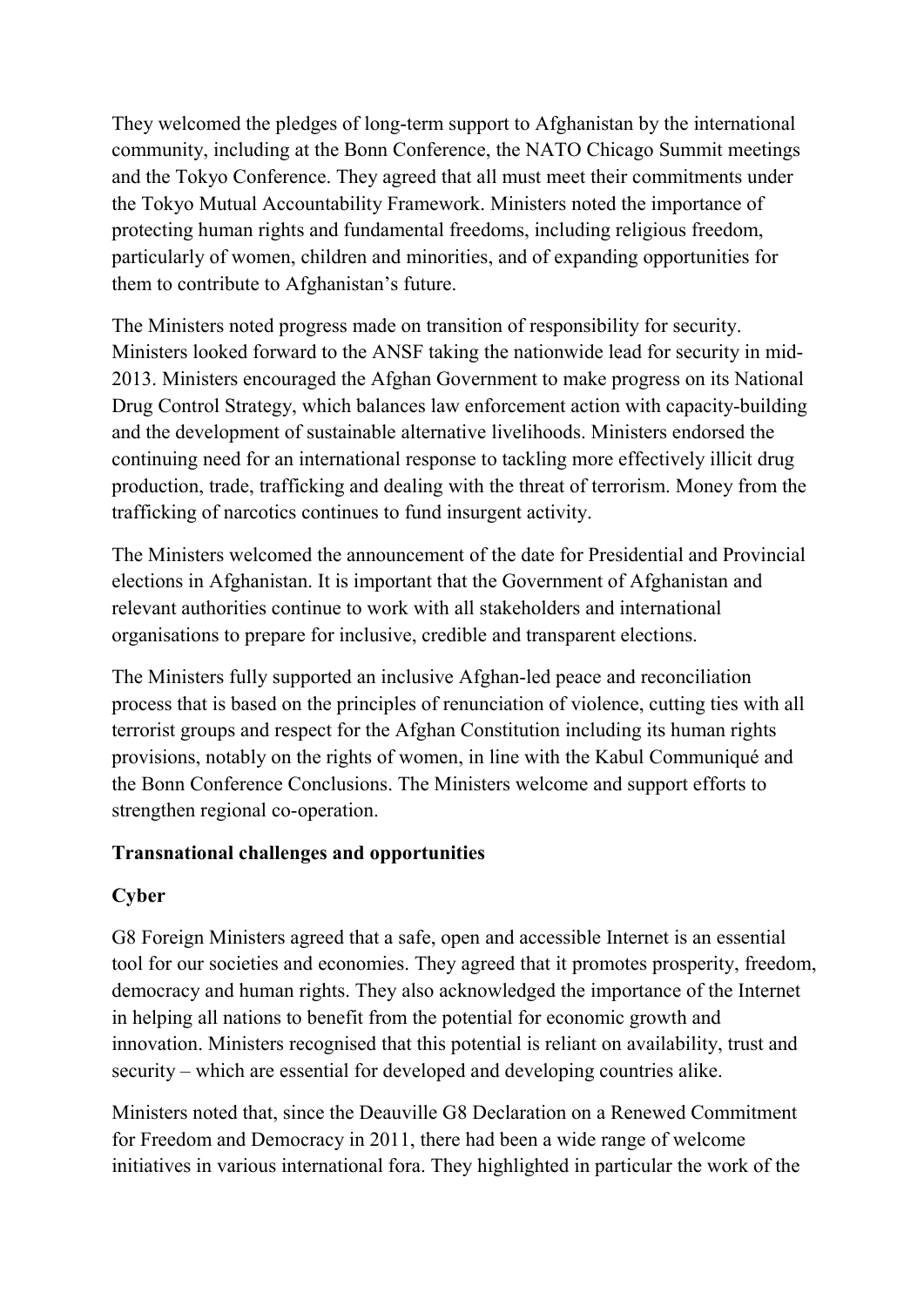UN Group of Governmental Experts on developments in the field of information and telecommunications in the context of international security (UNGGE). Ministers encouraged the UNGGE to reach consensus on substantive recommendations on norms of responsible state behaviour and confidence building measures, including capacity building, as an essential element of international stability.

Ministers affirmed that international law is relevant in the digital world as it is off-line. They further affirmed the need to take steps to promote transparency and confidence building measures in order to reduce the risk of misperceptions between states*.*

Ministers agreed on the importance of international capacity building efforts to enhance trust, strengthen the fight against cyber crime and improve the security of the global digital environment. They noted that capacity building required the full participation of governments, business and civil society. Ministers agreed to promote and advance international cyber security capacity building initiatives to encourage a wide range of partners, including industry, to deliver increased and more effective capacity building across the globe.

Ministers agreed that cyber security capacity-building in this area needs to be embedded in the wider context of the economic growth and social benefits derived from the global digital economy. They also agreed to ensure that these efforts are implemented in a way which promotes openness, trust and security, stability and the rule of law in the digital realm.

Ministers welcomed the efforts by the Roma-Lyon High Tech Crime Sub Group (HTCSG) to strengthen and expand the G8 24/7 Network of Contact Points, including through a sustained training initiative. Ministers encouraged all future Presidencies to continue these efforts.

# **Climate Change**

Climate change remains a key global challenge which, if not controlled, would have dramatic consequences not only on the environment but also on economic prosperity. G8 Ministers recognised climate change as a contributing factor to increased economic and security risks globally. The G8 agreed to consider means to better respond to this challenge and its associated risks, recalling that international climate policy and sustainable economic development are mutually reinforcing. Officials from interested G8 countries will meet to consider the potential consequences of climate change and associated environmental and resource stresses as a contributing factor to increased security risks globally, and report to Foreign Ministers.

Ministers recognised the ambitious measures already undertaken to reduce greenhouse gases, noting that action needs to continue and intensify as a matter of urgency.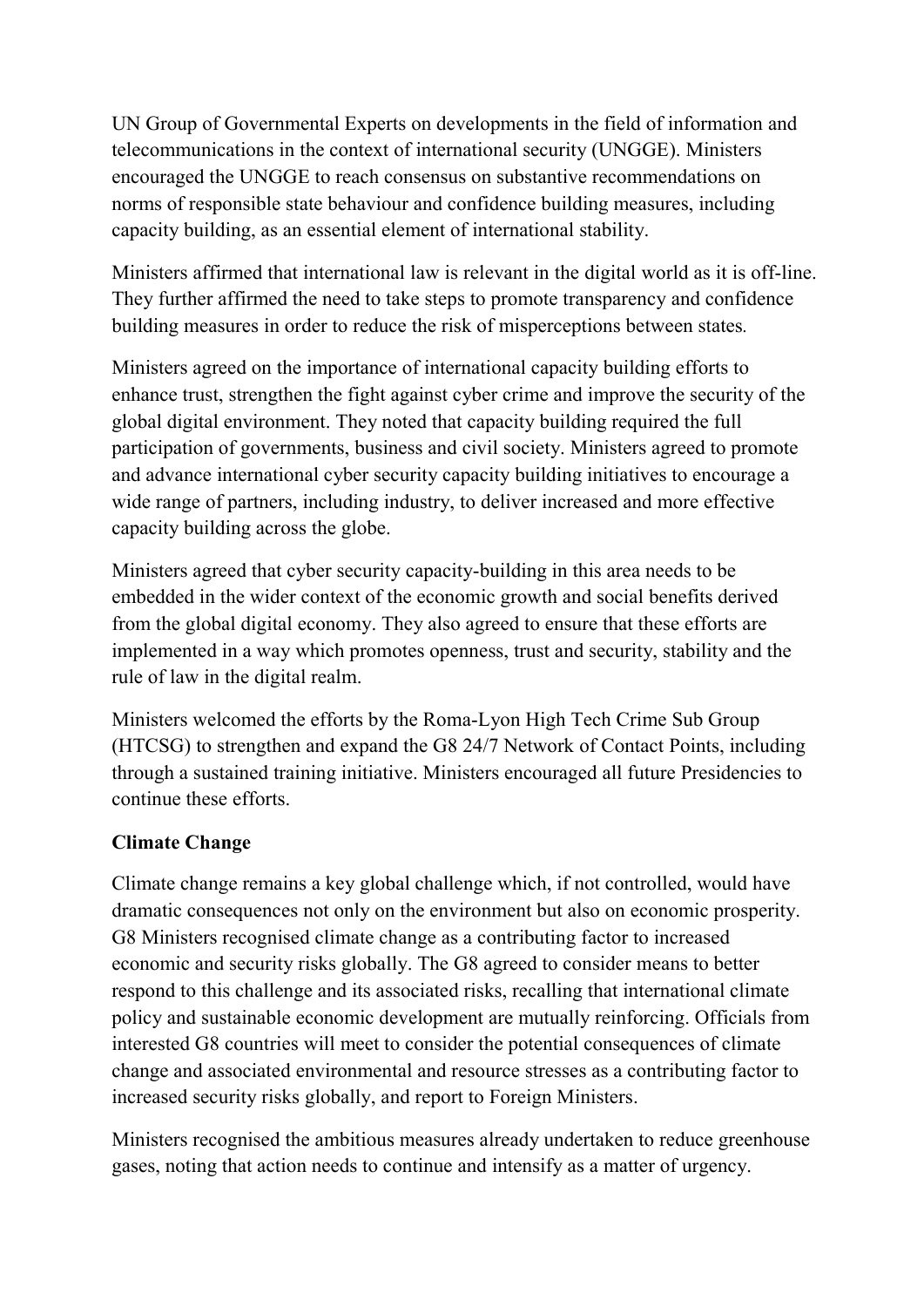Ministers remain committed to long term efforts with a view to limiting effectively the increase in global average temperature below 2 degrees Celsius above pre-industrial levels, consistent with science. The G8 remain fully committed to the UNFCCC process; to achieving, by 2015, a new climate change agreement, applicable to all Parties, which will come into effect and be implemented from 2020; to increase mitigation ambition in the pre-2020 timeframe, including through international cooperative initiatives such as the Climate and Clean Air Coalition; and to the developed countries' goal of mobilising jointly USD 100bn per year by 2020, from a wide variety of public and private sources, in the context of meaningful mitigation actions and transparency on implementation. Ministers stressed the importance of transparency in the UNFCCC process. Measurement, reporting and verification will play a key role with respect to mitigation, adaptation and international climate finance flows in order to measure progress towards the achievement of our goals.

# **Maritime Security**

G8 Foreign Ministers recognised the importance of maritime security as a critical enabler of regional stability, economic development, trade and international prosperity. Maritime insecurity affects the international community as a whole and, as such, can only be effectively addressed through a comprehensive national and international approach. Ministers remain committed to the freedom of navigation, unimpeded lawful commerce, and the peaceful resolution of disputes in accordance with applicable international law including UNCLOS.

Ministers, firmly condemning acts of piracy and other maritime crime, expressed their continued commitment to pursue international cooperation to combat these threats remaining consistent with international law and internationally recognised principles of jurisdiction in international waters. Ministers noted the importance of continuing work to develop and support regional maritime security capability, increase capacity to prosecute maritime crime, and maximise economic potential from the maritime domain through frameworks like the Contact Group on Piracy off the Coast of Somalia, Friends of the Gulf of Guinea and Regional Cooperation Agreement on Combating Piracy and Armed Robbery against Ships in Asia.

## **Human Rights**

G8 Foreign Ministers emphasised the importance of promoting and protecting all human rights and fundamental freedoms, including the rights of women, freedom of religion or belief, and the freedoms of expression and association.

Ministers reiterated the need to accelerate efforts to eliminate discrimination against women and girls in order to ensure their equal enjoyment of all human rights and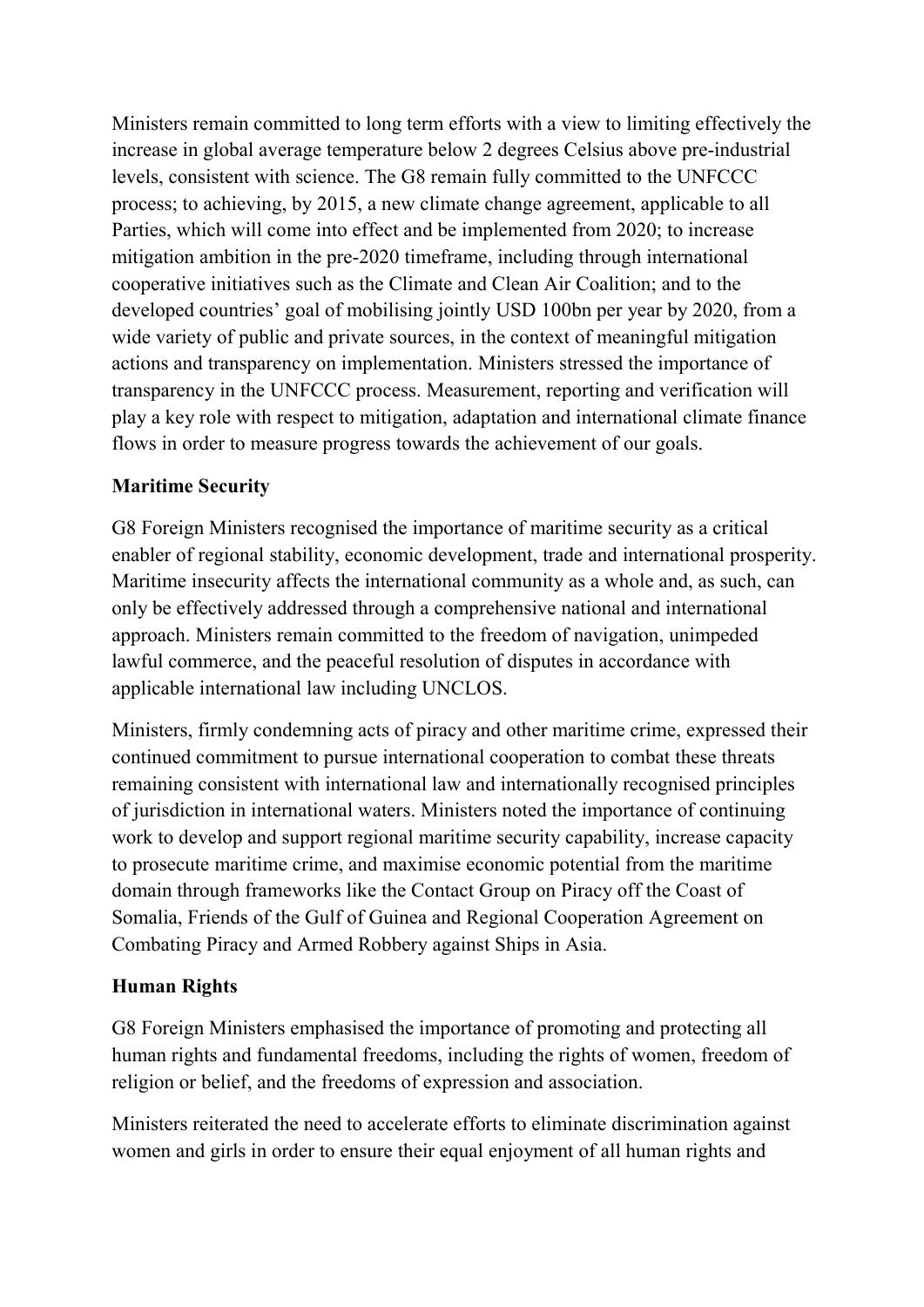fundamental freedoms. Ministers expressed concern for the continuing practice of early and forced marriage.

## **Counter Terrorism**

G8 Foreign Ministers reiterated their absolute condemnation of terrorism in all its forms and manifestations. They noted the evolving nature of the terrorist threat, which was increasingly fragmented and geographically diverse, and the increasing use in some areas of the world of kidnapping for ransom as a growing source of terrorist financing. Ministers remained concerned about the threat posed by al-Qaeda and affiliated groups in Afghanistan, Pakistan, Yemen, Somalia and other countries, and noted the increased threat of terrorism in North and West Africa, as demonstrated by recent events in Algeria, Mali and Nigeria; they also noted new radicalisation trends and related terrorist risks; which will be examined in more detail by the G8 Roma-Lyon Group and its expert-level sub-groups dealing with transnational organised crime and terrorism.

Ministers reiterated the importance of continued international support for those countries facing a terrorist threat, including through assistance to build the capacity of their security and justice systems to identify, disrupt and prosecute terrorist activity, while respecting human rights and humanitarian law and ensuring safe operations of foreign investment which is a valuable source of growth for those countries. They noted the efforts of the United Nations and its Security Council, and of the Global Counterterrorism Forum, in this regard. They further emphasised the importance of regional co-operation in tackling terrorist groups that move across borders and exploit local and regional issues to their own ends. Ministers underlined the need for further implementation of the UN Global Counter-Terrorism Strategy, based on the comprehensive approach to counter-terrorism combining security, diplomatic and development efforts to counter violent extremism and to deprive the terrorists of resources and support and to tackle the conditions and grievances that terrorists seek to exploit.

## **Illicit Drugs**

G8 Foreign Ministers are concerned by the scale of the problem of illicit drug production, trade and trafficking and its harmful consequences for individuals, societies and States, as well as regional and international stability. They reiterated their commitment to the balanced and evidence based approach set out in the three United Nations conventions on the control of drugs (1961, 1971 and 1988). They recognised the need for increased political impetus and a stronger mobilisation of the international community within that legal framework and support further steps to